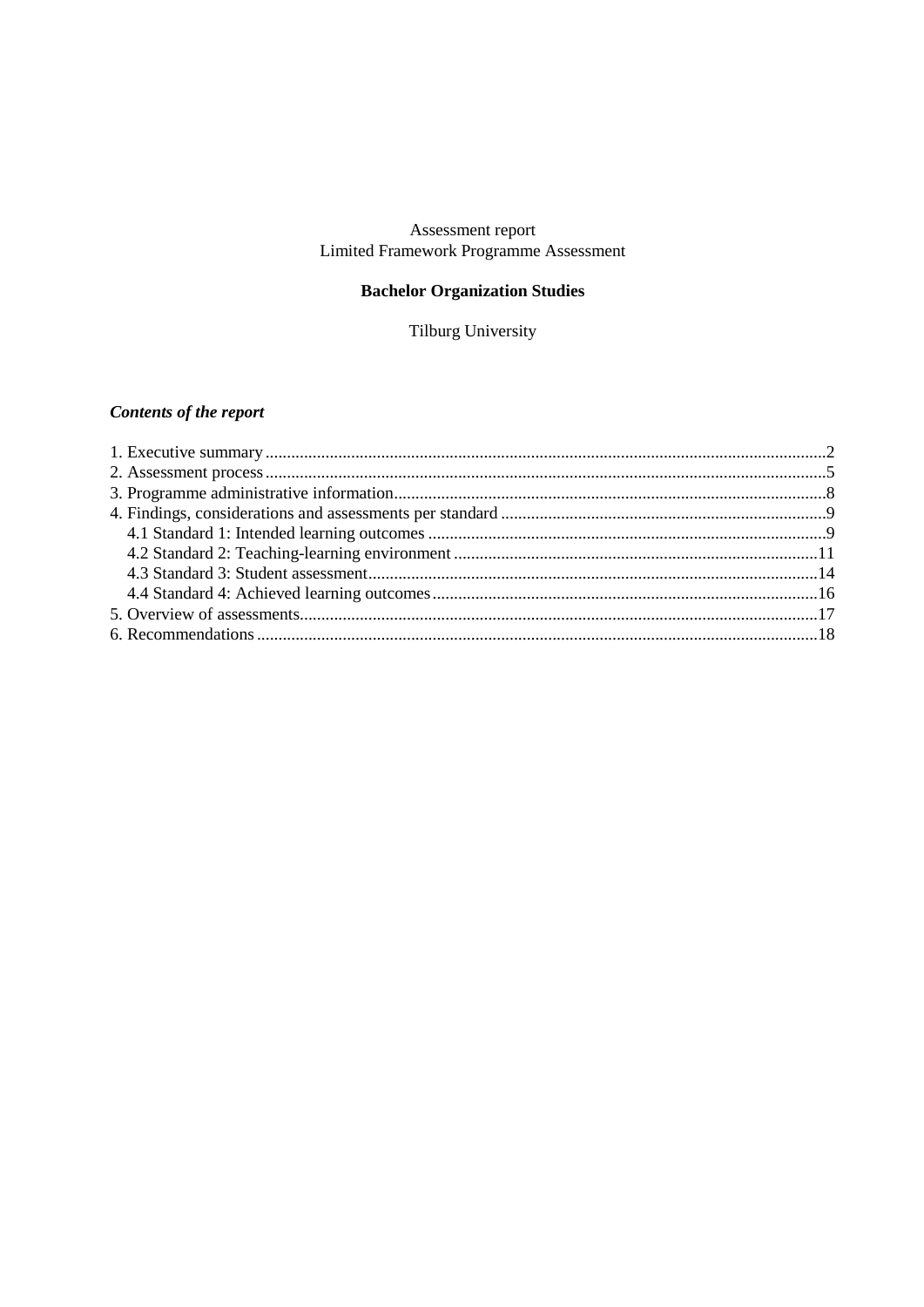## <span id="page-1-0"></span>**1. Executive summary**

In this executive summary, the panel presents the main considerations which led to the assessment of the quality of the Bachelor Organization Studies (Bachelor Organisatiewetenschappen) programme of Tilburg University, which has been assessed according to the standards of the limited framework, as laid down in the NVAO Assessment framework for the higher education accreditation system of the Netherlands, as published on 20 December 2016.

The objectives of the programme are considered by the panel to be sound, relevant and rather ambitious, requiring students to have a comprehensive view on organizations and on organizational change and to be able to balance various interests in this respect. At the same time, the panel regards the objectives for students to acquire this comprehensive view and to study both the organizational and the employees perspectives as strengths of the programme. The panel advises to consider changing the current label of the programme to bring the label closer to this profile.

The panel welcomes the domain-specific reference framework which has been drafted by the joint Dutch programmes in this field of study. The programme objectives meet this reference framework.

The panel regards the intended learning outcomes to be comprehensive and well-articulated and to meet the programme objectives. The intended learning outcomes of the international track are covered by the programme intended learning outcomes, the latter corresponding to the bachelor level. The panel suggests the intended learning outcomes to be more explicit on international and intercultural dimensions of the programme field of study.

The panel approves of the programme policies to offer the Dutch-taught programme for Dutch students and the international track for both Dutch and foreign students. The panel feels this to be a balanced approach. The panel supports programme management intentions to keep the student influx numbers at the current levels or raise them further.

The panel observed the curriculum to meet the intended learning outcomes, both for the general programme and the international track. The panel is very positive about the curriculum, addressing relevant subjects in the courses and discussing these subjects in-depth. The contents of the courses definitely are high level. The curriculum is well-organized and is appropriately coherent. The panel noted students to be well-informed by lecturers about the curriculum coherence. In addition, the panel welcomes the substantial number of research methods and techniques courses and appreciates students being trained in academic and vocational skills. The panel recommends to strengthen the international and intercultural dimensions of the subjects addressed in the courses.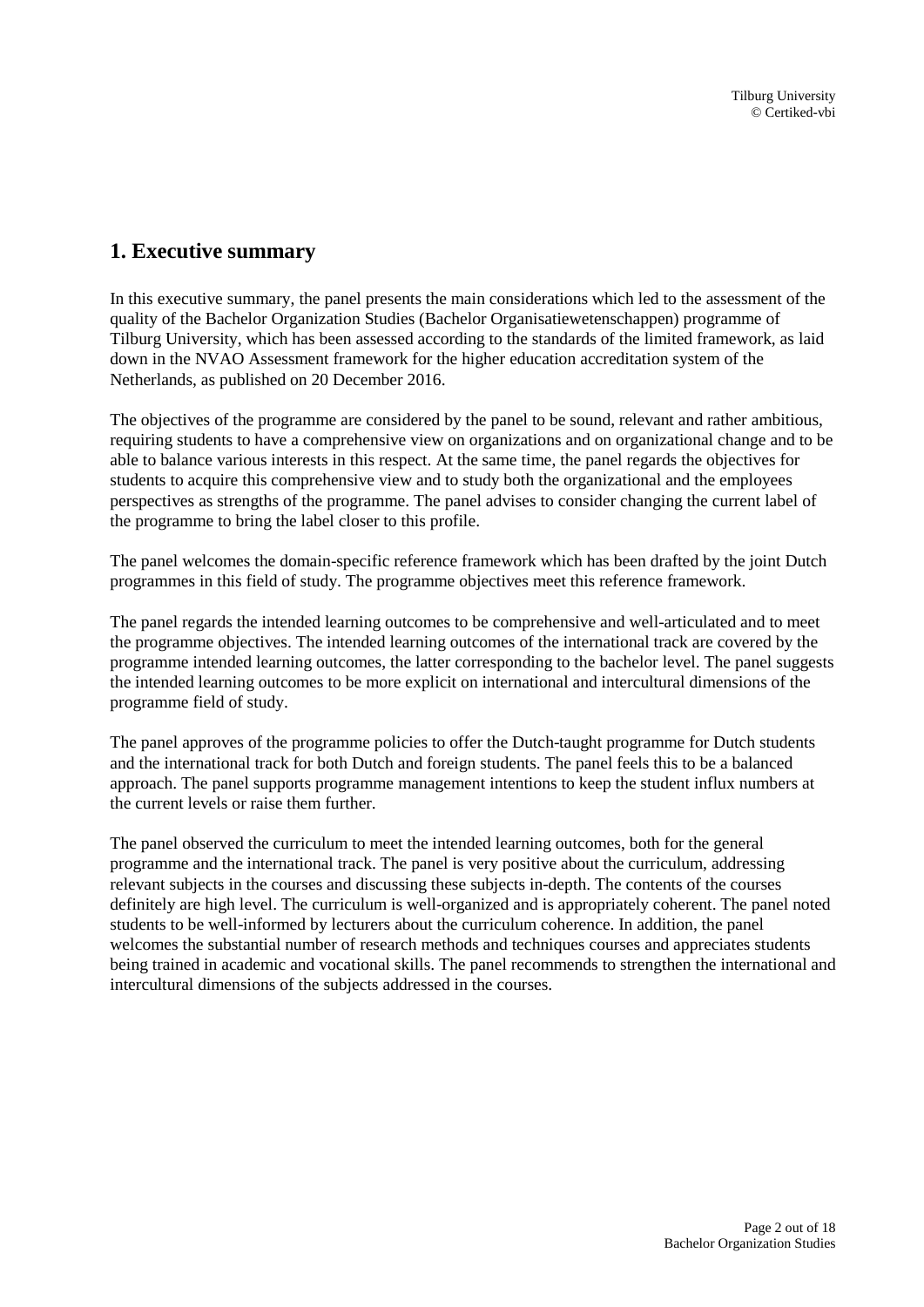The lecturers are both good researchers in their fields and effective as teachers. The panel notes the students to be very positive about them. The generous proportions of lecturers being PhDs and being BKO-certified testify to their research and educational capabilities. The lecturers meet very regularly to discuss the programme and to adjust the courses to each other. The panel suggests intensifying the lecturers' training on teaching and assessment of academic and vocational skills. In addition, the panel proposes to balance the gender diversity among the staff. As the workload of the lecturers is quite demanding, the panel recommends to balance this workload.

The programme educational concept and study methods are effective and allow students to gain the knowledge and skills required. The panel considers the simulation games to be very positive, acquainting students with organizational issues. The number of hours of face-to-face education and the students-tostaff ratio are satisfactory. The mentoring system is adequate, but the panel proposes to intensify the mentor training. Although the student success rates are favourable, the panel advises to monitor the study load in the programme.

Though the programme examination and assessment rules and regulations are adequate, the panel advises to try and formulate a clearer vision on assessment. The Examination Board position and responsibilities are appropriate. The examination methods adopted for the courses are adequate and meet the course goals and contents, especially with respect to content-specific elements. The panel proposes to proceed and determine the examination methods to assess vocational skills. The measures taken to assure the validity, reliability and transparency of examinations and assessments are adequate. The panel proposes to improve the constructive alignment in the programme, linking intended learning outcomes, course goals and examinations, especially with respect to vocational skills.

The panel considers the supervision and assessment processes of the Bachelor thesis to be up to standard. The concept and implementation of the thesis circles are welcomed by the panel. The meeting to discuss the draft thesis is regarded to be positive as a form of formative assessment. The panel suggests to ensure equal levels of supervision among supervisors, as these levels may differ. Although the thesis scoring forms include relevant criteria and are comprehensive in this respect, the panel advises to add more written comments to substantiate the assessments.

The panel considers the course examinations to be up to standard. The Bachelor theses the panel studied, match the intended learning outcomes. Most theses are literature reviews. Students, however, are taught the methods and techniques of empirical research in, among others, the Organization Research Methods course. Therefore, most theses being literature reviews is accepted by the panel.

The panel considers students completing the programme to have reached the intended learning outcomes and regards the programme to offer a suitable preparation for programmes at master level. The range of master programmes graduates are admitted to gives evidence of the graduates' knowledge and skills.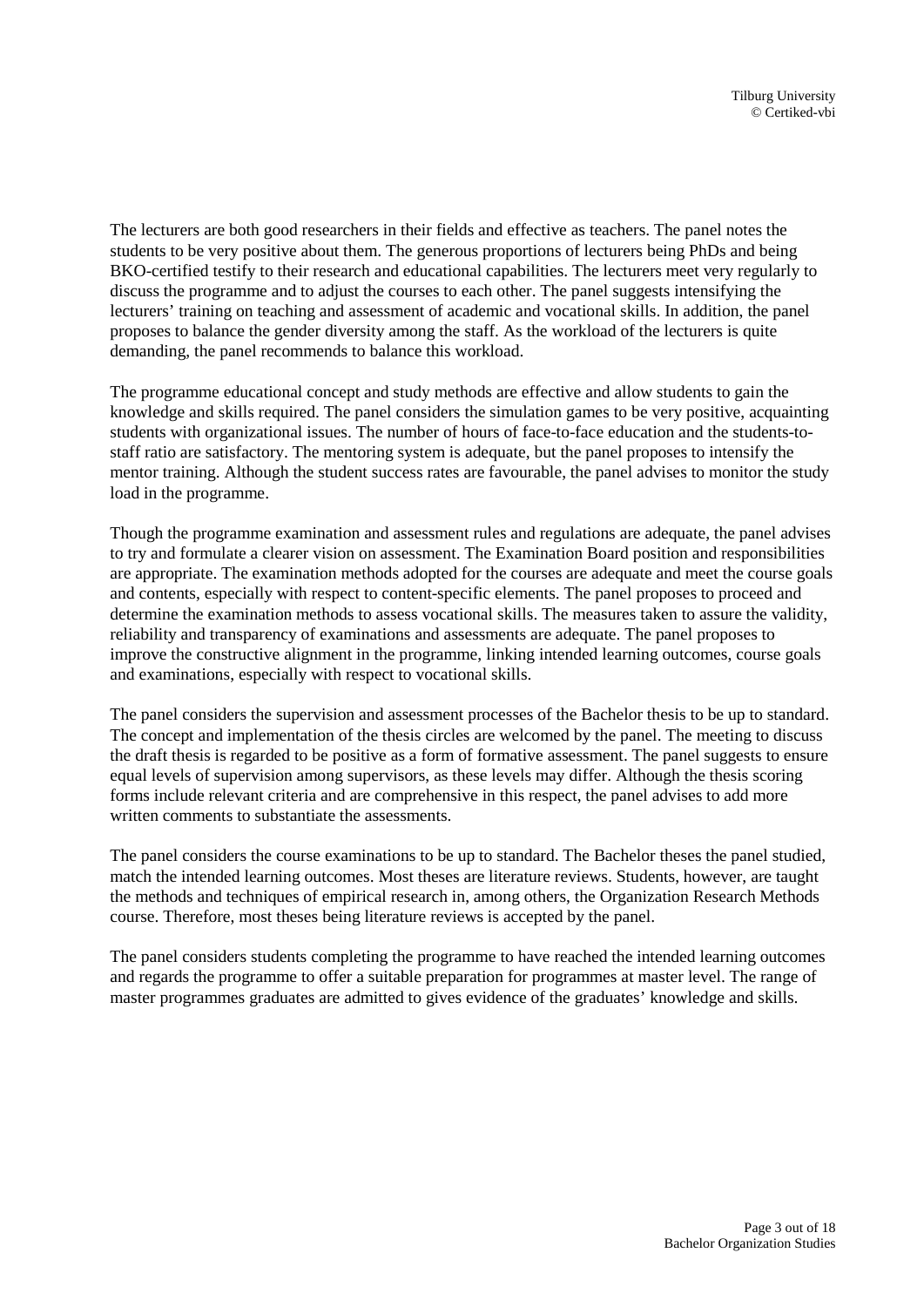The panel which conducted the assessment of the Bachelor Organization Studies programme of Tilburg University assesses this programme to meet the standards of the limited framework, as laid down in the NVAO Assessment framework for the higher education accreditation system of the Netherlands, judging the programme to be satisfactory. Therefore, the panel recommends NVAO to accredit this programme.

Rotterdam, 19 September 2018

Prof. dr. J.C. Looise drs. W. Vercouteren (panel chair) (panel secretary)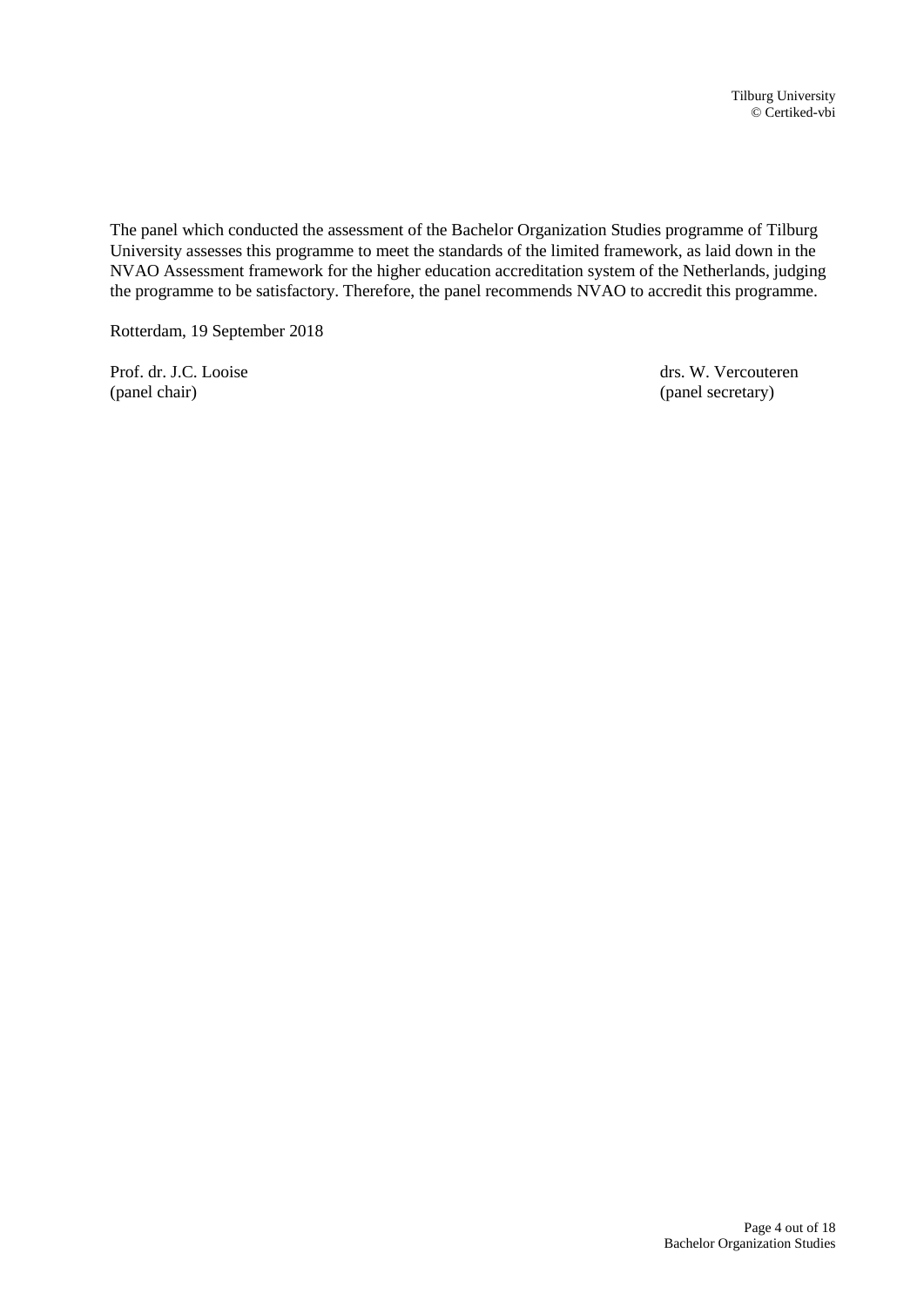## <span id="page-4-0"></span>**2. Assessment process**

The evaluation agency Certiked VBI received the request by Tilburg University to coordinate the limited framework programme assessment process for the Bachelor Organization Studies programme of this University. This objective of the programme assessment process was to assess whether the programme would conform to the standards of the limited framework, as laid down in the NVAO Assessment framework for the higher education accreditation system of the Netherlands, published on 20 December 2016 (Staatscourant nr. 69458).

Management of the programmes in the assessment cluster Organization Studies convened to discuss the composition of the assessment panel and to draft the list of candidates.

Having conferred with management of the Tilburg University programme, Certiked invited candidate panel members to sit on the assessment panel. The panel members agreed to do so. The panel composition was as follows:

- Prof. dr. J.C. Looise, professor emeritus Human Resource Management, University of Twente (panel chair).
- Prof. dr. S.M. Nkomo, professor, Department of Human Resource Management, University of Pretoria (panel member).
- Dr. M. Govaerts, associate professor, Department of Educational Development and Research, Maastricht University (panel member).
- Prof. dr. D. Faems, professor Innovation and Organisation, University of Groningen (panel member).

 E. de Rover MSc, student Master Business Administration, Radboud University (student member). On behalf of Certiked, drs. W. Vercouteren served as the process coordinator and secretary in the assessment process.

All panel members and the secretary confirmed in writing being impartial with regard to the programme to be assessed and observing the rules of confidentiality. Having obtained the authorisation by the University, Certiked requested the approval of NVAO of the proposed panel to conduct the assessment. NVAO have given their approval.

To prepare the assessment process, the process coordinator convened with management of the programme to discuss the outline of the self-assessment report, the subjects to be addressed in this report and the site visit schedule. In addition, the planning of the activities in preparation of the site visit were discussed. In the course of the process preparing for the site visit, programme management and the process coordinator regularly had contact to fine-tune the process. The activities prior to the site visit have been performed as planned. Programme management approved of the site visit schedule.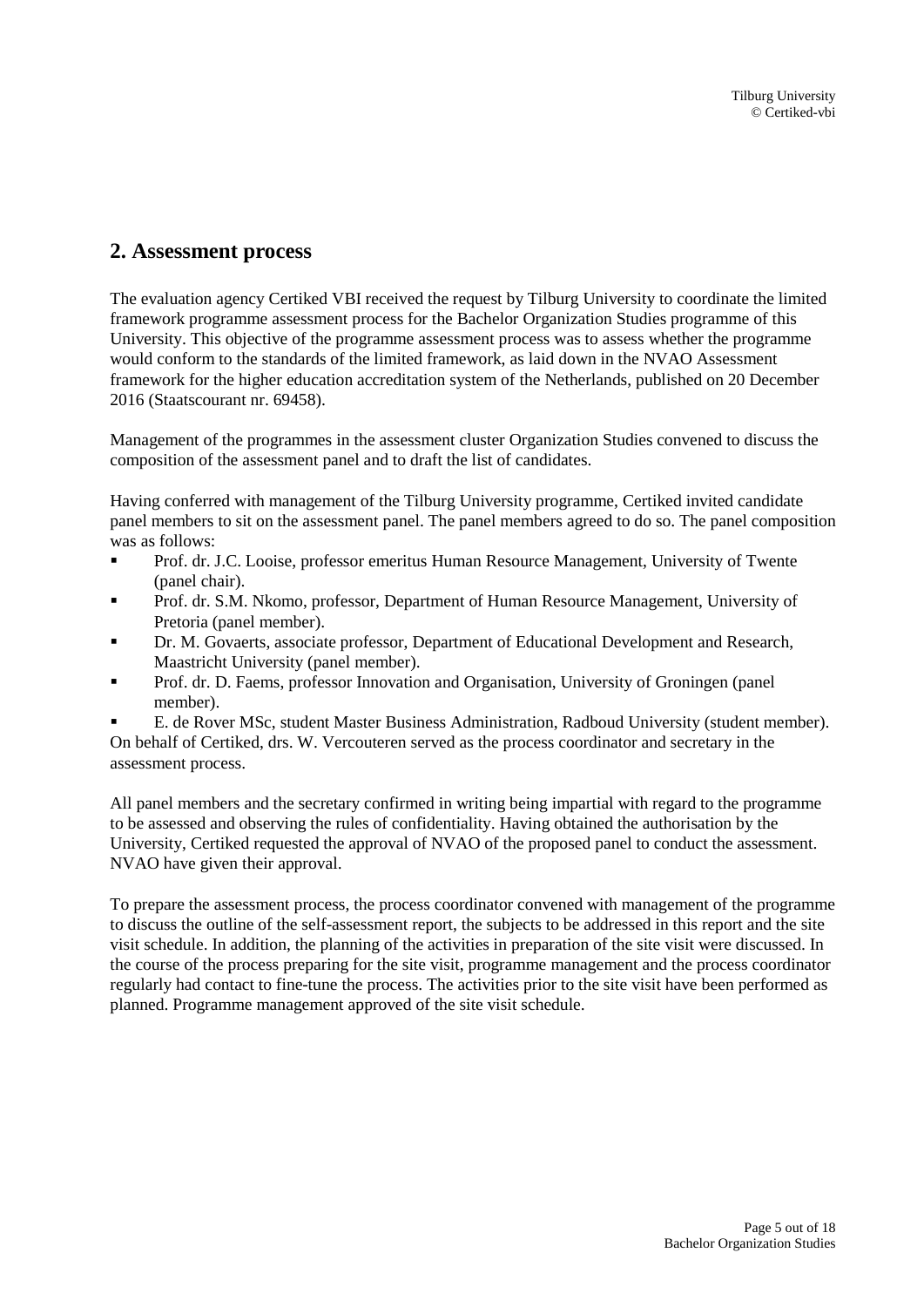Well in advance of the site visit date, programme management sent the list of final projects of graduates of the programme of the most recent years. Acting on behalf of the assessment panel, the process coordinator selected fifteen final projects. The grade distribution in the selection was ensured to conform to the grade distribution in the list, sent by programme management. No additional selection criteria applied.

The panel chair and the panel members were sent the self-assessment report of the programme, including appendices. In the self-assessment report, the student chapter was included. In addition, the expert panel members were forwarded a number of final projects of the programme graduates, these final projects being part of the selection made by the process coordinator.

A number of weeks before the site visit date, the assessment panel chair and the process coordinator met to discuss the self-assessment report provided by programme management, the procedures regarding the assessment process and the site visit schedule. In this meeting, the profile of panel chairs of NVAO was discussed as well. The panel chair was informed about the competencies, listed in the profile. Documents pertaining to a number of these competencies were presented to the panel chair. The meeting between the panel chair and the process coordinator served as the briefing for panel chairs, as meant in the NVAO profile of panel chairs.

Prior to the date of the site visit, all panel members sent in their preliminary findings, based on the selfassessment report and the final projects studied, and a number of questions to be put to the programme representatives on the day of the site visit. The panel secretary summarised this information, compiling a list of questions, which served as a starting point for the discussions with the programme representatives during the site visit.

Shortly before the site visit date, the complete panel met to go over the preliminary findings concerning the quality of the programme. During this preliminary meeting, the preliminary findings of the panel members, including those about the final projects were discussed. The procedures to be adopted during the site visit, including the questions to be put to the programme representatives on the basis of the list compiled, were discussed as well.

On 19 June 2018, the panel conducted a site visit on the Tilburg University campus. The site visit schedule was in accordance with the schedule as planned. In a number of separate sessions, panel members were given the opportunity to meet with Tilburg School of Social and Behavioral Sciences representatives, programme management, Examination Board representatives, lecturers and final projects examiners, and students and alumni.

In a closed session at the end of the site visit, the panel considered every one of the findings, weighed the considerations and arrived at conclusions with regard to the quality of the programme. At the end of the site visit, the panel chair presented a broad outline of the considerations and conclusions to programme representatives.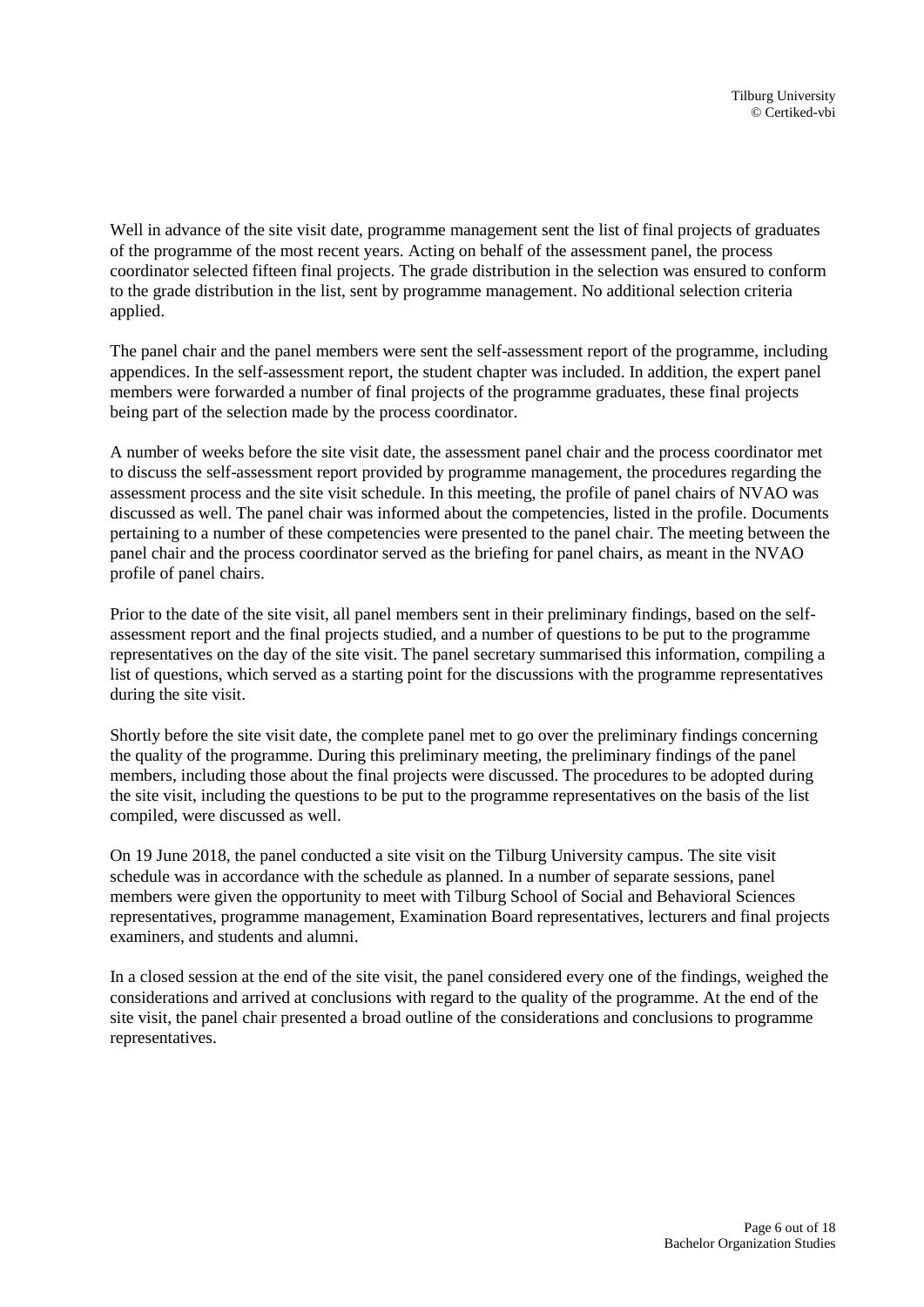Clearly separated from the process of the programme assessment, the assessment panel members and programme representatives met to conduct the development dialogue, with the objective to discuss future developments of the programme.

The assessment draft report was finalised by the secretary, having taken into account the findings and considerations of the panel. The draft report was sent to the panel members, who studied it and made a number of changes. Thereupon, the secretary edited the final report. This report was presented to programme management to be corrected for factual inaccuracies. Programme management were given two weeks to respond. Having been corrected for these factual inaccuracies, the Certiked bureau sent the report to the University Board to accompany their request for re-accreditation of this programme.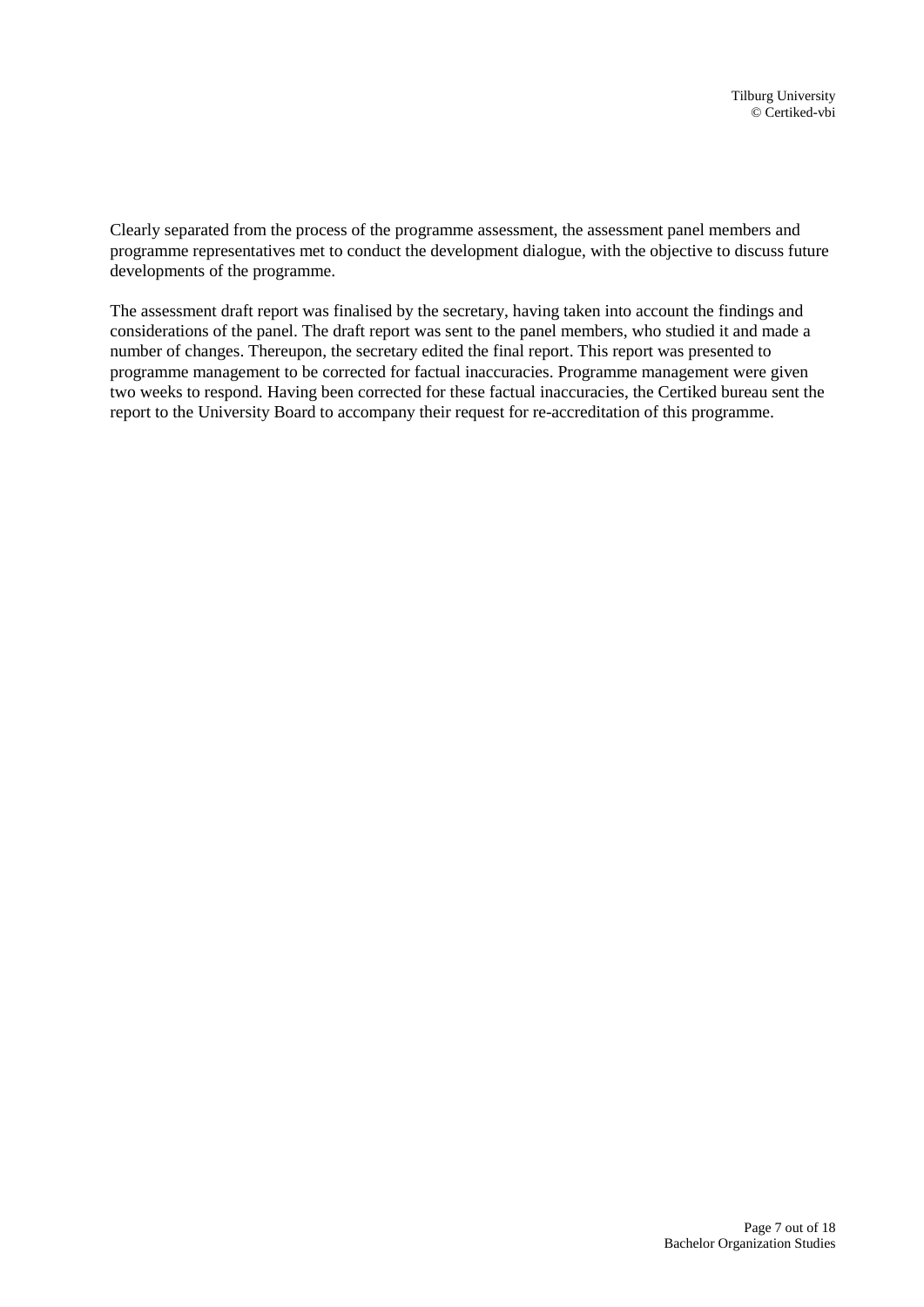# <span id="page-7-0"></span>**3. Programme administrative information**

|                                                 | Name programme in CROHO: B Organisatiewetenschappen (B Organization Studies) |  |
|-------------------------------------------------|------------------------------------------------------------------------------|--|
| Orientation, level programme: Academic Bachelor |                                                                              |  |
| Grade:                                          | <b>BSc</b>                                                                   |  |
| Number of credits:                              | 180 EC                                                                       |  |
| Specialisations:                                | Global Management of Social Issues (English-taught)                          |  |
| Location:                                       | Tilburg                                                                      |  |
| Mode of study:                                  | Full-time (instruction language is Dutch and partly English)                 |  |
| Registration in CROHO:                          | 50754                                                                        |  |
| Name of institution:                            | <b>Tilburg University</b>                                                    |  |
| Status of institution:                          | Government-funded University                                                 |  |
| Institution's quality assurance: Approved       |                                                                              |  |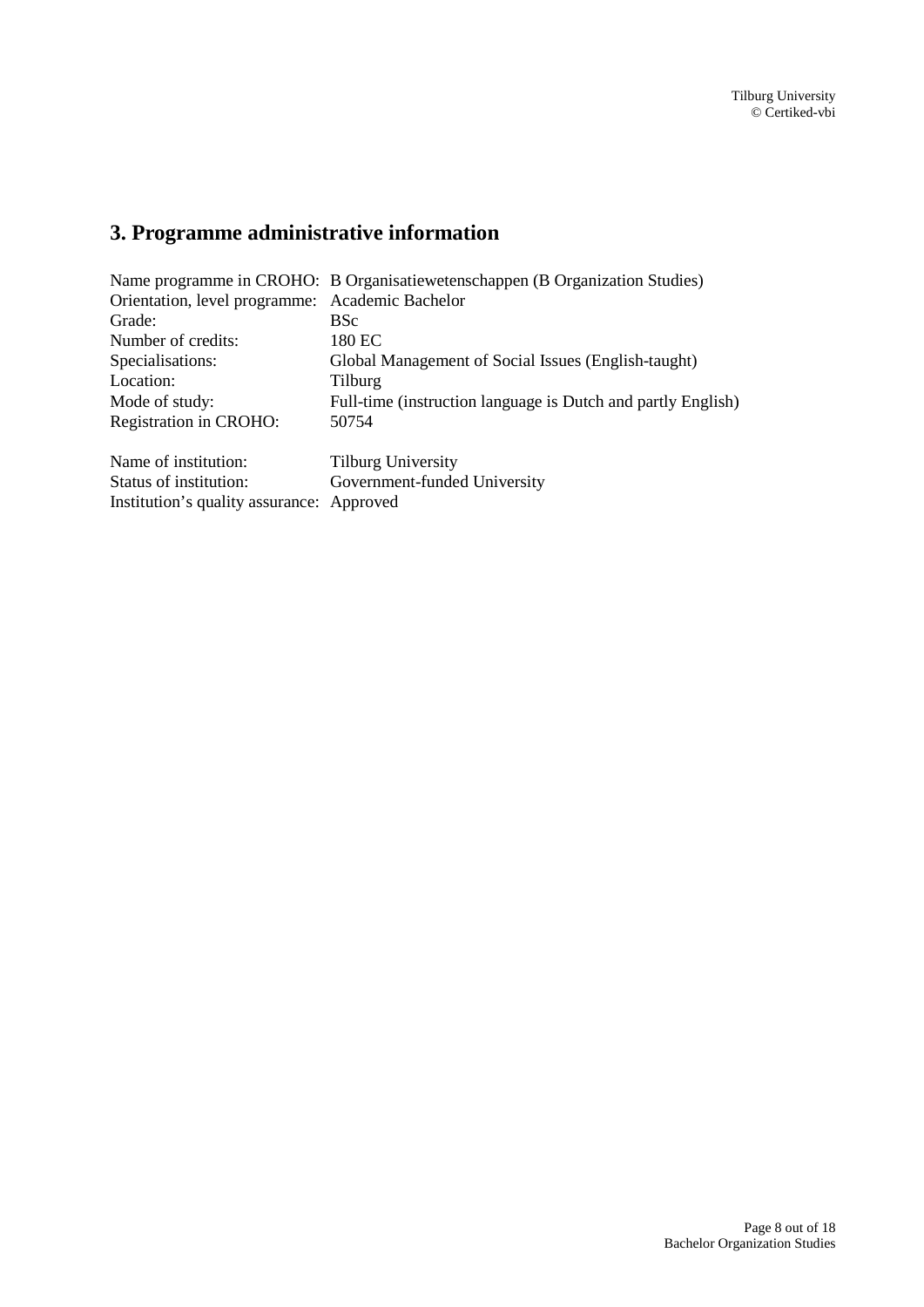## <span id="page-8-0"></span>**4. Findings, considerations and assessments per standard**

#### <span id="page-8-1"></span>**4.1 Standard 1: Intended learning outcomes**

The intended learning outcomes tie in with the level and orientation of the programme; they are geared to the expectations of the professional field, the discipline, and international requirements.

#### *Findings*

The Bachelor Organization Studies is a research-based, multi-disciplinary, social sciences bachelor programme of Tilburg University. The programme is Dutch-taught with a number of courses in English, and includes the English-taught track Global Management of Social Issues (hereinafter referred to as the international track). This track is offered from 2015 onwards and has slightly expanded intended learning outcomes and some curriculum adaptations.

The Bachelor Organization Studies programme is one of the programmes of Tilburg School of Social and Behavioral Sciences. The School offers bachelor, master and research master programmes in the social sciences. The management team of the School, being chaired by the Dean, is responsible for the quality of the programmes offered. The programme director and the programme coordinator manage the programme on the day-to-day basis. Lecturers in the programme are recruited from the Organization Studies, Human Resource Studies, Social Psychology, Sociology and Methodology and Statistics Departments of the School. The programme committee, being composed of both lecturers and students, advises programme management on the quality of the programme. The School's Examination Board has the responsibility to ensure the quality of examinations and assessments of this and the other School's programmes.

The objectives of the programme are to educate students to become *organizational analysts*, who can analyse organizations and provide basic recommendations to improve the outcomes and the functioning of organizations and who know how to derive these recommendations from existing academic research in this domain. In addition, students are educated to become responsible professionals, knowing how to balance the interests of organizations, employees and society at large.

The programme is distinctly multi-disciplinary, addressing (organizational) sociology and (organizational) psychology, complemented by economics, law, philosophy, and management studies. The programme is meant to offer students a comprehensive view on organizations, studying both the interactions within and between organizations. As another important feature, the programme is strongly research-oriented. The programme differs from programmes in this domain offered by business schools, as this programme is social sciences-based and business schools programmes tend to be management- and economics-based.

The programme objectives correspond to the requirements of the *Domain-specific frame of reference Organization Studies 2018*, which has been drafted by the Bachelor and Master Organization Studies and Bachelor and Master Human Resource Studies programmes of Tilburg University and by the Master Policy, Communication and Organization and the Master Culture, Organization and Management programmes of VU Amsterdam.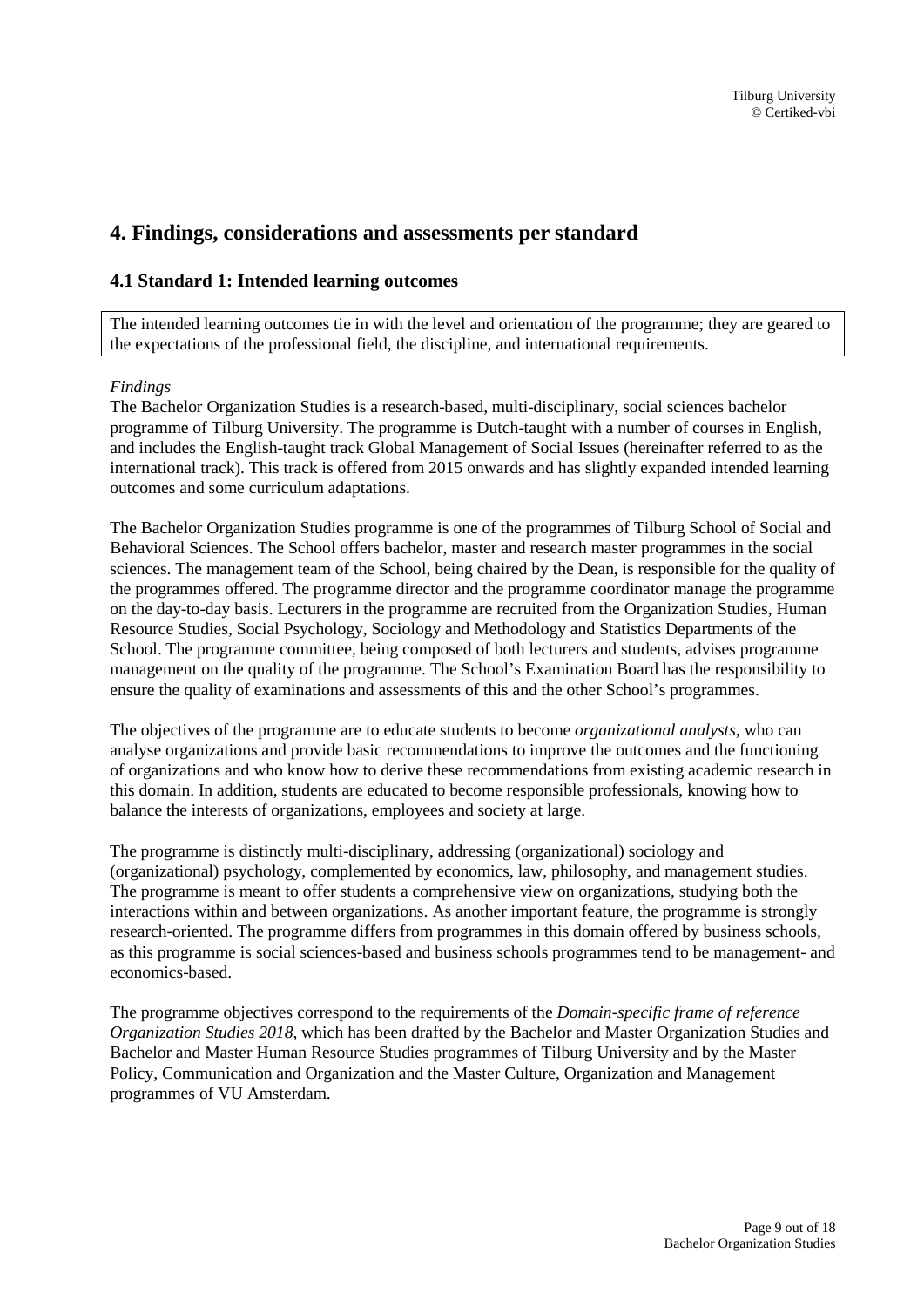Students are educated to be able to proceed to master programmes in organization studies or in master programmes in management and organization. Students are also educated to enter the labour market, to take junior consultancy, managerial or staff positions in private, public or not-for-profit organizations.

The programme objectives have been translated into the programme intended learning outcomes. These specify students being educated to analyse relationships within and between organizations from the perspectives of the organizations' environment, strategy and performance, to identify organizational problems, to do research, to critically reflect on the results of research and to design interventions, being trained in academic and vocational skills, such as communication and organizational skills and being committed to life-long learning.

Programme management compared the intended learning outcomes to the Dublin descriptors for bachelor programmes, to show these to meet the bachelor level requirements.

Programme management conducted a survey among similar programmes in the Netherlands and abroad. The number of comparable programmes is very limited, being two programmes in the Netherlands and one programme abroad. From this comparison, the programme emerges as a programme directed towards intra- and inter-organizational subjects and as a programme being strongly focused on research methods and statistics.

#### *Considerations*

The panel regards the programme objectives to be sound and relevant. The objectives are considered by the panel to be rather ambitious, requiring students to have a comprehensive view on organizations and on organizational change and to be able to balance various interests in this respect. At the same time, the panel regards the objectives for students to acquire this comprehensive view and to study both the organizational and the employees perspectives as strengths of the programme. The panel advises to consider changing the current label of the programme to bring the label closer to this profile.

The panel welcomes the domain-specific reference framework which has been drafted by the joint Dutch programmes in this field of study. The panel regards the programme objectives to meet this reference framework.

The panel regards the intended learning outcomes to be comprehensive and well-articulated and to meet the programme objectives. The intended learning outcomes of the international track are covered by the programme intended learning outcomes. The panel suggests the intended learning outcomes to be more explicit on international and intercultural dimensions of the programme field of study.

The panel considers the intended learning outcomes to correspond to the bachelor level.

#### *Assessment of this standard*

These considerations have led the assessment panel to assess standard 1, Intended learning outcomes, to be satisfactory.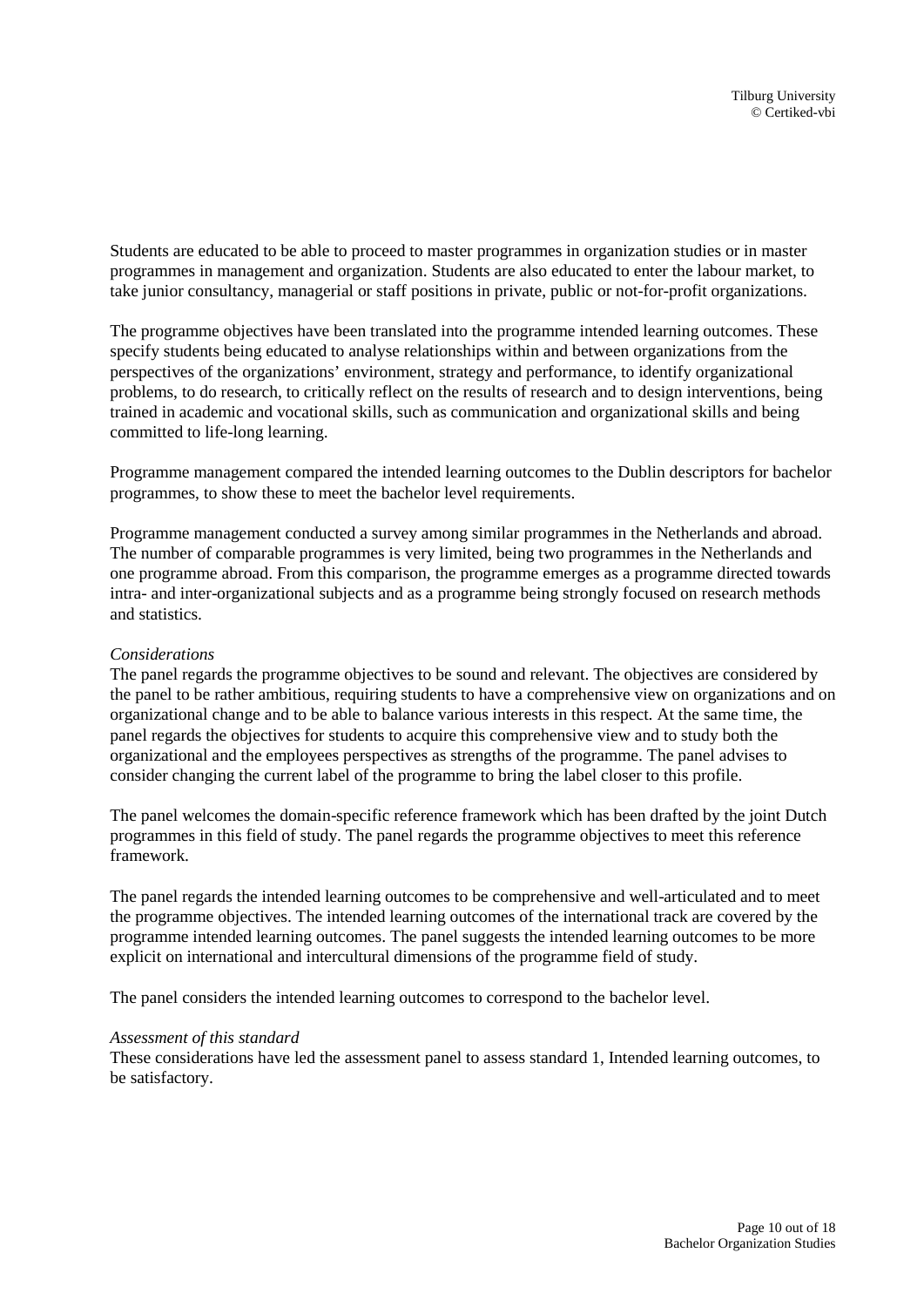#### <span id="page-10-0"></span>**4.2 Standard 2: Teaching-learning environment**

The curriculum, the teaching-learning environment and the quality of the teaching staff enable the incoming students to achieve the intended learning outcomes.

#### *Findings*

The average number of incoming students between 2011 and 2017 was 95 students per year. The influx of students in the international track was somewhat more than 50 students in the three years since the track started. In this track, about 30 % to 40 % of the incoming students come from other European countries and about 20 % to 30 % of the students come from outside of the European Union. Because of demographic trends, less students are expected to come from the Tilburg region. Programme management has the intention to raise student numbers.

The programme takes three years to complete, the study load being 180 EC. Programme management drafted a comprehensive table with the relations of the intended learning outcomes to the curriculum components to show the curriculum meeting the programme intended learning outcomes. The curriculum of the programme has been organized through five learning paths, being organization and management theories, business policy and strategy, organizational behaviour, organizational research methods and academic and vocational skills. The curriculum is predominantly composed of mandatory courses (156 EC) with general electives (18 EC) and organization-specific electives (6 EC) added. Each of the courses is part of one of the five learning paths mentioned, allowing students to gain knowledge of and skills regarding these subjects. The first year courses introduce students to the key concepts and theories of the subjects mentioned in the learning paths. In the second year courses, students deepen their knowledge and understanding of these subjects, going into a number of specific topics within the domain of the programme. In the third year, students integrate the knowledge acquired in the first two years and apply their knowledge in the Bachelor Thesis. The subjects addressed in the curriculum match the research interests of the Department of Organization Studies, allowing students to gain insights in current research of the subjects presented. Students are also presented journal articles, highlighting current research. The curriculum comprises five courses, excluding the Bachelor thesis (total of 30 EC), which address research methods and techniques. The academic and vocational skills, mainly including communication skills, organizational skills and (inter)personal skills, are incorporated in courses of the other learning paths. In the curriculum, students are offered opportunities to spend part of their studies abroad. About 20 students take the opportunity. The international track has been organized slightly differently, being structured through four learning paths. these learning paths being content-wise quite similar to the general curriculum. Students taking the track, may do an internship or take a minor or the combination of both.

A total number of 30 staff are involved in the programme, this number excluding six PhD candidates, junior teachers or student-assistants. As has been mentioned above, lecturers in the programme are researchers of the Organization Studies, Human Resource Studies, Social Psychology, Sociology and Methodology and Statistics Departments of Tilburg School of Social and Behavioral Sciences. In addition, researchers from the Philosophy and Law Schools of Tilburg University lecture in the programme. The lecturers are experts in the fields they lecture in and are well-published in these fields. About 12 % of the staff are full professors. The proportion of lecturers having PhDs is about 88 %.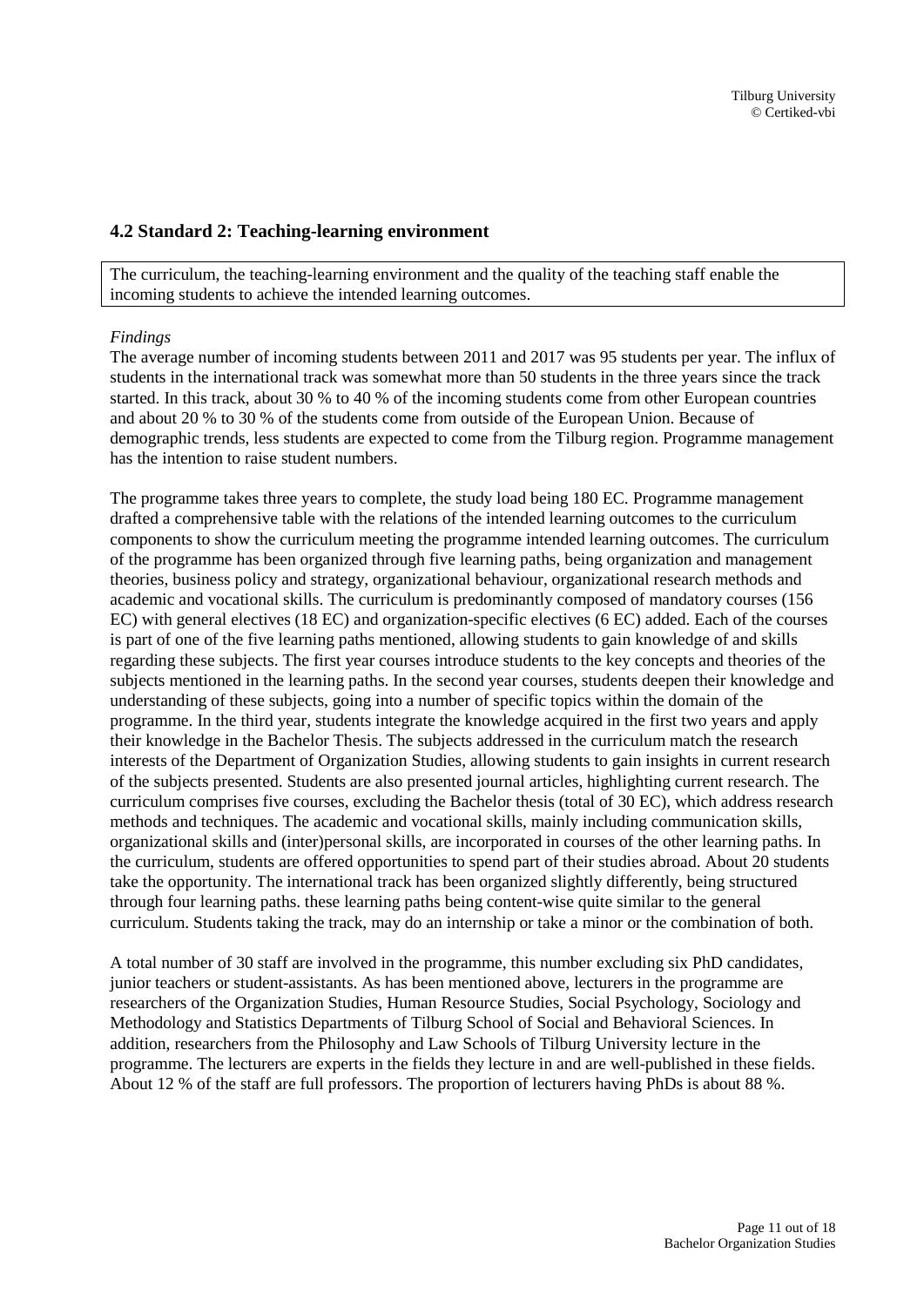About 76 % of the staff is BKO-certified, testifying to their educational qualities. These numbers differ somewhat for the international track, as some other lecturers may be involved in this track. Staff meet two times per year to discuss the programme and new trends relevant for the programme. In addition, course coordinators and programme management meet once per year to discuss the learning paths. In courses, at least two lecturers tend to be involved. In their courses, lecturers explicitly refer to the relations with other courses in the curriculum to clarify the curriculum structure. The lecturers' workload is quite demanding. Students are very positive about the lecturers.

The admission criteria for the programme are either a Dutch pre-university (vwo) diploma or a university or higher vocational institution (hbo) propaedeutic certificate or an equivalent prior education. Foreign diplomas are assessed to establish whether students may be admitted. In addition, students should be proficient in Dutch (regular programme) or in English (the international track). With students applying for the international track, programme management conducts interviews to emphasise the social sciences nature of the programme.

The programme adheres to the principles of the Tilburg Education Profile of Tilburg University, which aims for small-scale, activating and academic education, promoting vocational skills. The study methods include lectures, lab work, working groups, serious games and writing and presenting papers. Programme management balances large-scale lectures and small-scale working groups. Instructional formats incorporated in small-group work include discussions, presentations and feedback from fellow-students, training of research skills or academic and vocational skills and serious games. Lecturers use electronic study methods, such as knowledge clips and survey apps. The Faculty task group is in place to exchange information in this respect. The number of hours of face-to-face education are 10 to 12 hours per week in the first two years and 7 hours per week in the third year. The students-to-staff ratio is little over 25 : 1. For the international track this ratio is about 23.5 : 1. The programme may be regarded to be challenging, as the course contents are demanding and students have to study challenging journal articles. Generally, students do not face difficulties in the English-taught courses. The mentoring system of the programme offers groups of 20 students guidance by the mentor, who guides them through the curriculum and assists them in case of study-related problems. Mentor groups remain intact for three years. The student success rates of the programme are on average about 39 % after three years and on average about 88 % after four years.

#### *Considerations*

The panel approves of the programme policies to offer the Dutch-taught programme for Dutch students and the international track for both Dutch and foreign students. The panel feels this to be a balanced approach. The panel supports programme management intentions to keep the student influx numbers at the current levels or raise them further.

The panel observed the curriculum to meet the intended learning outcomes, both for the general programme and the international track. The panel is very positive about the curriculum, addressing relevant subjects in the courses and discussing these subjects in-depth. The contents of the courses definitely are high level. The curriculum is well-organized and is appropriately coherent. The panel noted students to be well-informed by lecturers about the curriculum coherence.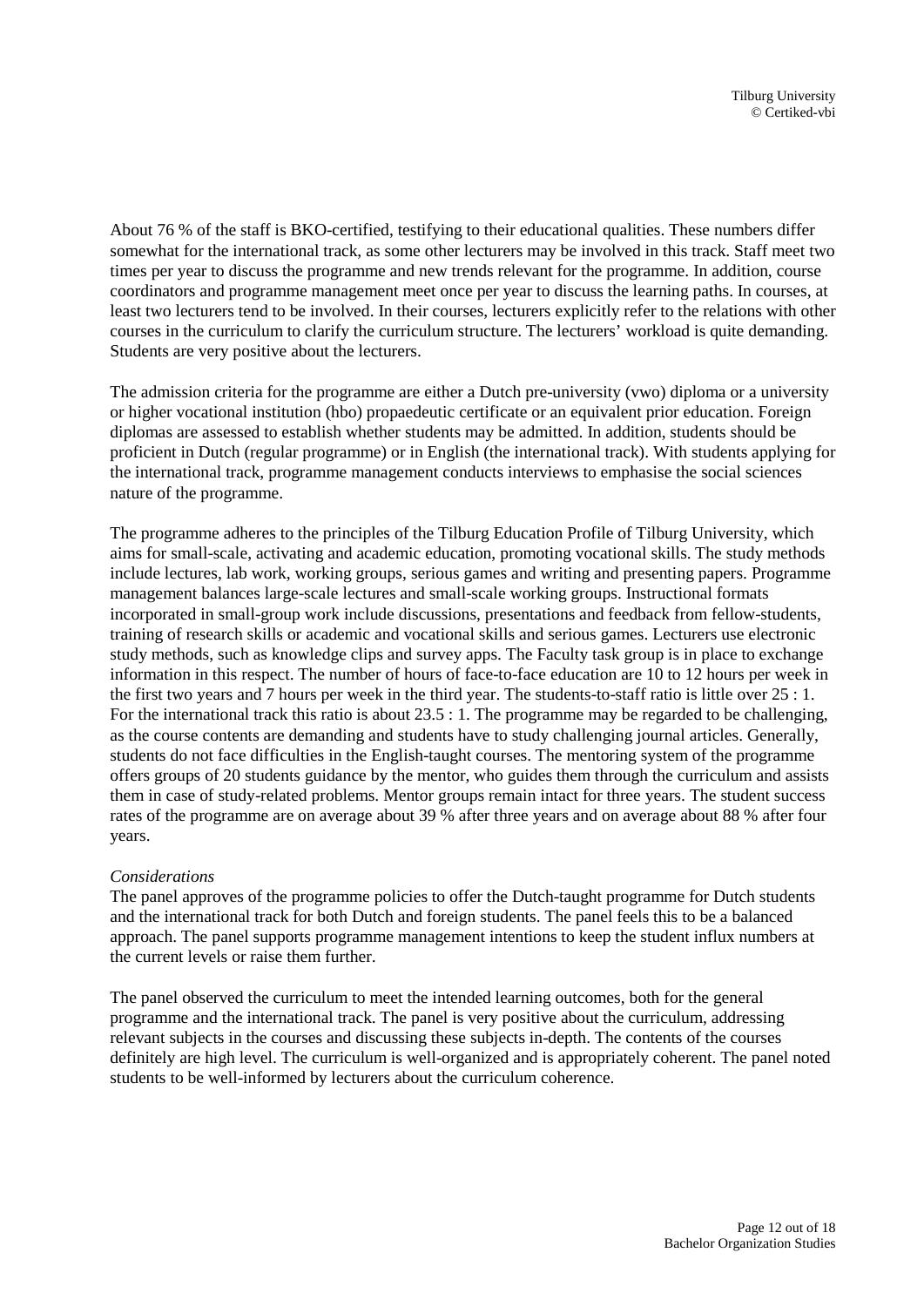In addition, the panel welcomes the substantial number of research methods and techniques courses and appreciates students being trained in academic and vocational skills. The panel recommends to strengthen the international and intercultural dimensions of the subjects addressed in the courses.

The panel considers the lecturers to be both good researchers in their fields and effective as teachers. The panel notes the students to be very positive about the lecturers. The generous proportions of lecturers being PhDs and being BKO-certified testify to their research and educational capabilities. The lecturers meet very regularly to discuss the programme and to adjust the courses to each other. The panel suggests intensifying the lecturers' training on teaching and assessment of academic and vocational skills. In addition, the panel proposes to balance the gender diversity among the staff. As the workload of the lecturers is quite demanding, the panel recommends to balance this workload.

The programme educational concept and study methods are effective and allow students to gain the knowledge and skills required. The panel considers the simulation games to be very positive, acquainting students with organizational issues. The number of hours of face-to-face education and the students-tostaff ratio are satisfactory. The mentoring system is adequate, but the panel proposes to intensify the mentor training. Although the student success rates are favourable, the panel advises to monitor the study load in the programme.

#### *Assessment of this standard*

These considerations have led the assessment panel to assess standard 2, Teaching-learning environment, to be good.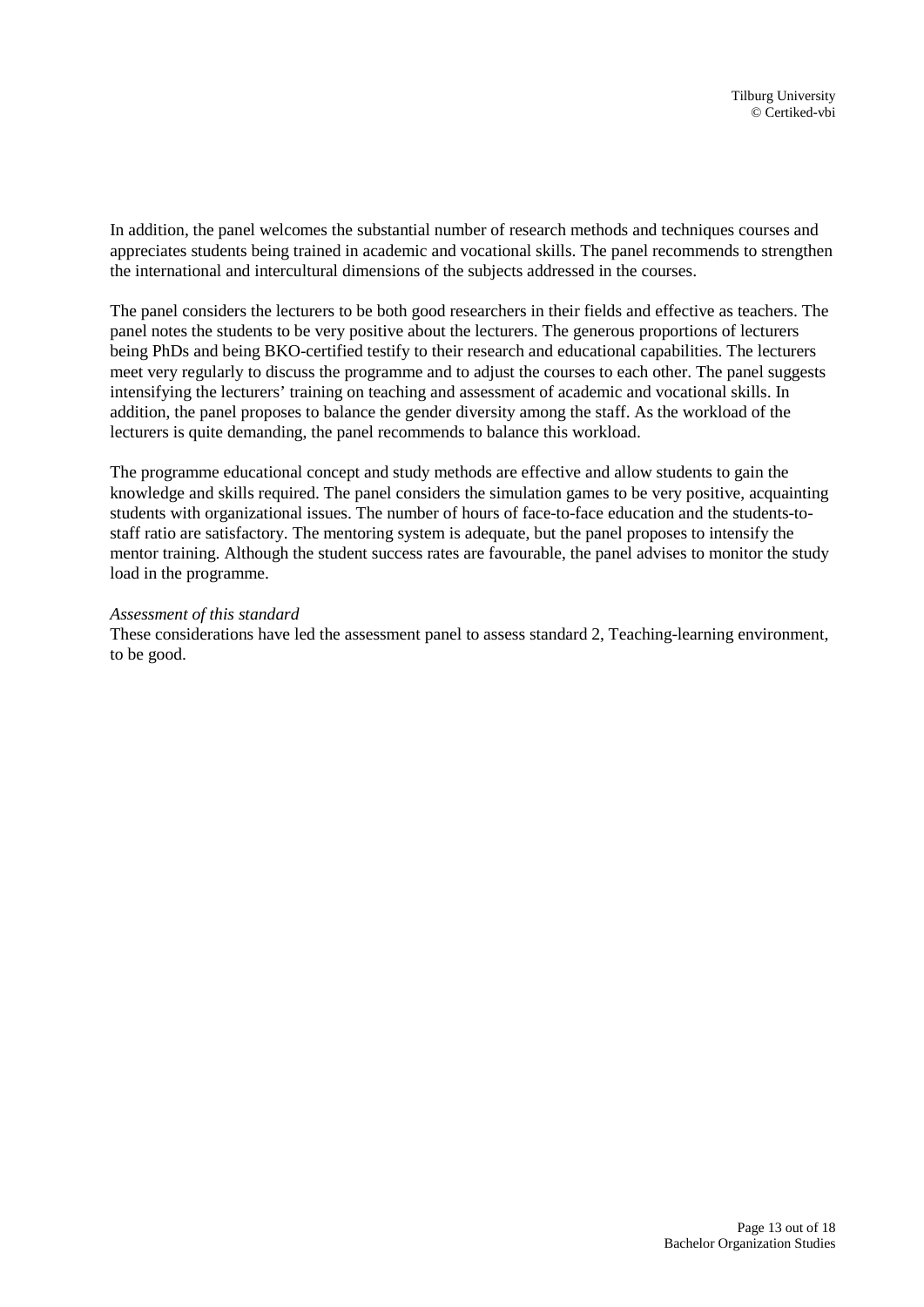#### <span id="page-13-0"></span>**4.3 Standard 3: Student assessment**

#### The programme has an adequate system of student assessment in place.

#### *Findings*

The programme examination and assessment rules are in line with the Tilburg School of Social and Behavioral Sciences assessment system and Tilburg University guidelines. As has been indicated, the School-wide Examination Board has the authority to monitor the quality of examinations and assessments of all the School's programmes, including this programme. One of the members of the Board is an external member. Two legal experts serve as secretaries to the Board. The Board publishes the School's Handbook for Constructing and Grading Exams, serving as the guide for examiners.

In nearly all of the courses, multiple examination methods are adopted. Examination methods include written examinations, with either multiple-choice questions or open questions, individual and group assignments, papers and presentations. Written examinations and group assignments are the dominant examination methods in courses. The team work may in most courses not exceed 50 % of the course grade. In the one course, in which team work is more than 50 % of the grade, individual performances are identified and taken into account through peer review. The programme is in the process of determining the examination methods to assess academic and vocational skills.

For the Bachelor thesis (12 EC), students are offered subjects or topics by lecturers, aligning subjects to lecturers' research interests. Throughout the thesis drafting and writing process, students meet every two to three weeks in thesis circles, being small groups of students, to discuss the theses. Thesis circles are guided by the thesis supervisor. Part of the thesis process, is the drafting of the thesis proposal. Students are to submit their thesis at one of the two fixed deadlines. Prior to this date, the supervisor and the second examiner advise on the draft thesis. Students have to respond to this advice. Having included the comments, students submit the thesis for the final assessment. The supervisor and the second reader assess the thesis separately and together come to the final grade of the thesis. They use the thesis scoring form, comprising a list of assessment criteria. Thesis supervisors meet on a regular basis to discuss the thesis process and organization and to align the assessments and the grading of theses.

Programme management and the Examination Board have taken measures to promote the validity, reliability and transparency of examinations and assessments. Examiners are appointed by the Examination Board, these examiners being required to be BKO-certified. Test matrices have been introduced for the course examinations, specifying the relations between the course goals and the examinations. Each of the course examinations and the model answers are drafted by examiners and are peer-reviewed by fellow-examiners. When the grade distribution of the examination deviates from the normal distribution or student surveys results are less than 3.5 (five-point scale), then the Examination Board will inspect the examination. Students are given model examinations. Students may inspect their own examinations. These procedures are much appreciated by students. The number of students' complaints are few. Papers and theses are screened for fraud and plagiarism. The Examination Board handles cases.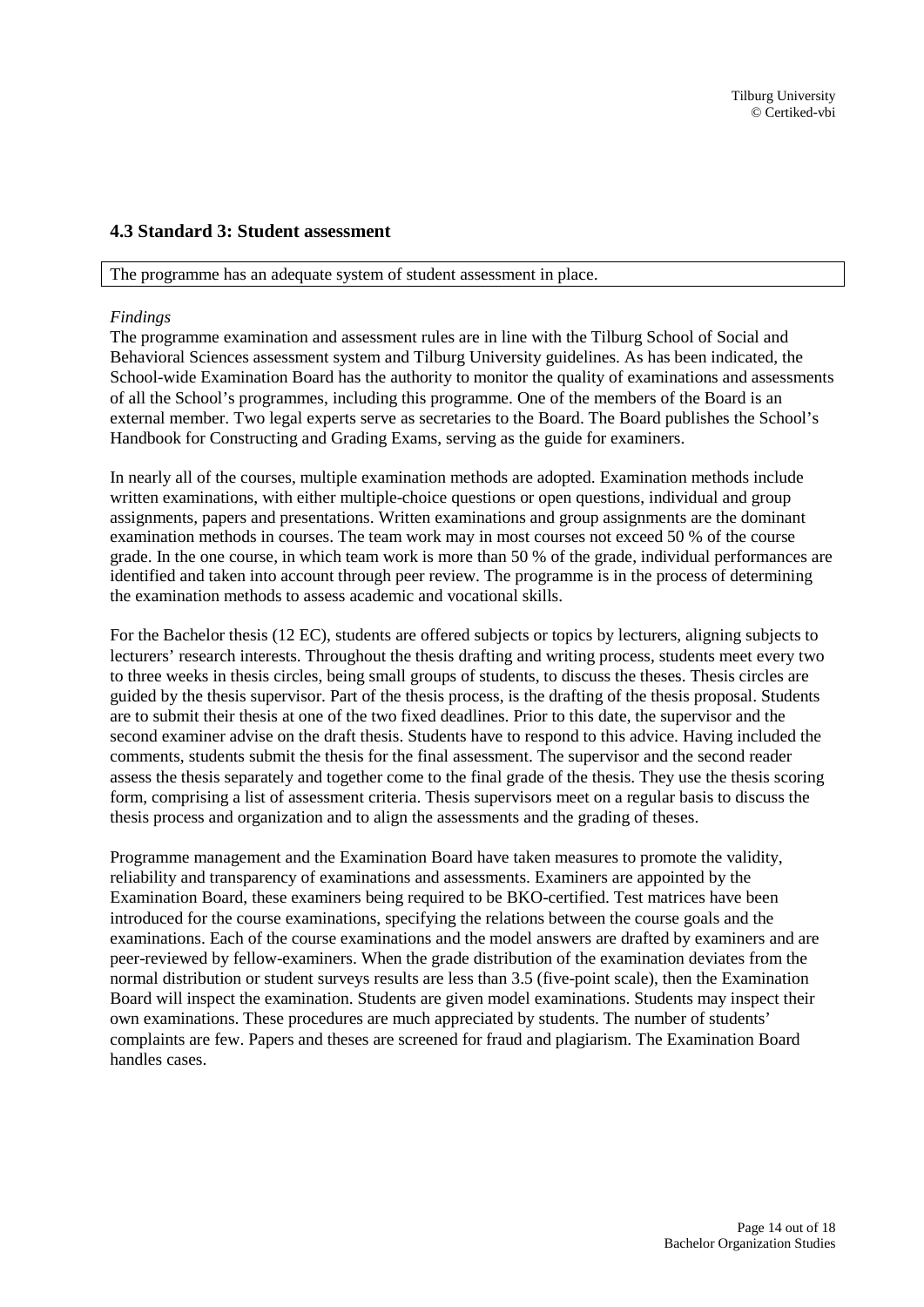#### *Considerations*

Although the programme examination and assessment rules and regulations are adequate, the panel recommends to formulate a clearer vision on assessment. The position and the responsibilities of the Examination Board are appropriate.

The examination methods adopted for the courses are adequate, as these meet the course goals and course contents, especially regarding content-specific elements. The panel proposes to proceed and determine the examination methods to assess academic and vocational skills.

The panel considers the supervision and assessment processes of the Bachelor thesis to be up to standard. The concept and implementation of the thesis circles are welcomed by the panel. The meeting to discuss the draft thesis is regarded to be positive as a form of formative assessment. The panel suggests to ensure comparable levels of supervision among supervisors, as these levels may differ. Although the thesis scoring forms include relevant criteria and are comprehensive in this respect, the panel advises to add more written comments to substantiate the assessments.

The measures taken to assure the validity, reliability and transparency of examinations and assessments are adequate. The panel proposes to improve the constructive alignment in the programme, linking intended learning outcomes, course goals and examinations, especially regarding vocational skills.

#### *Assessment of this standard*

The considerations have led the assessment panel to assess standard 3, Student assessment, to be satisfactory.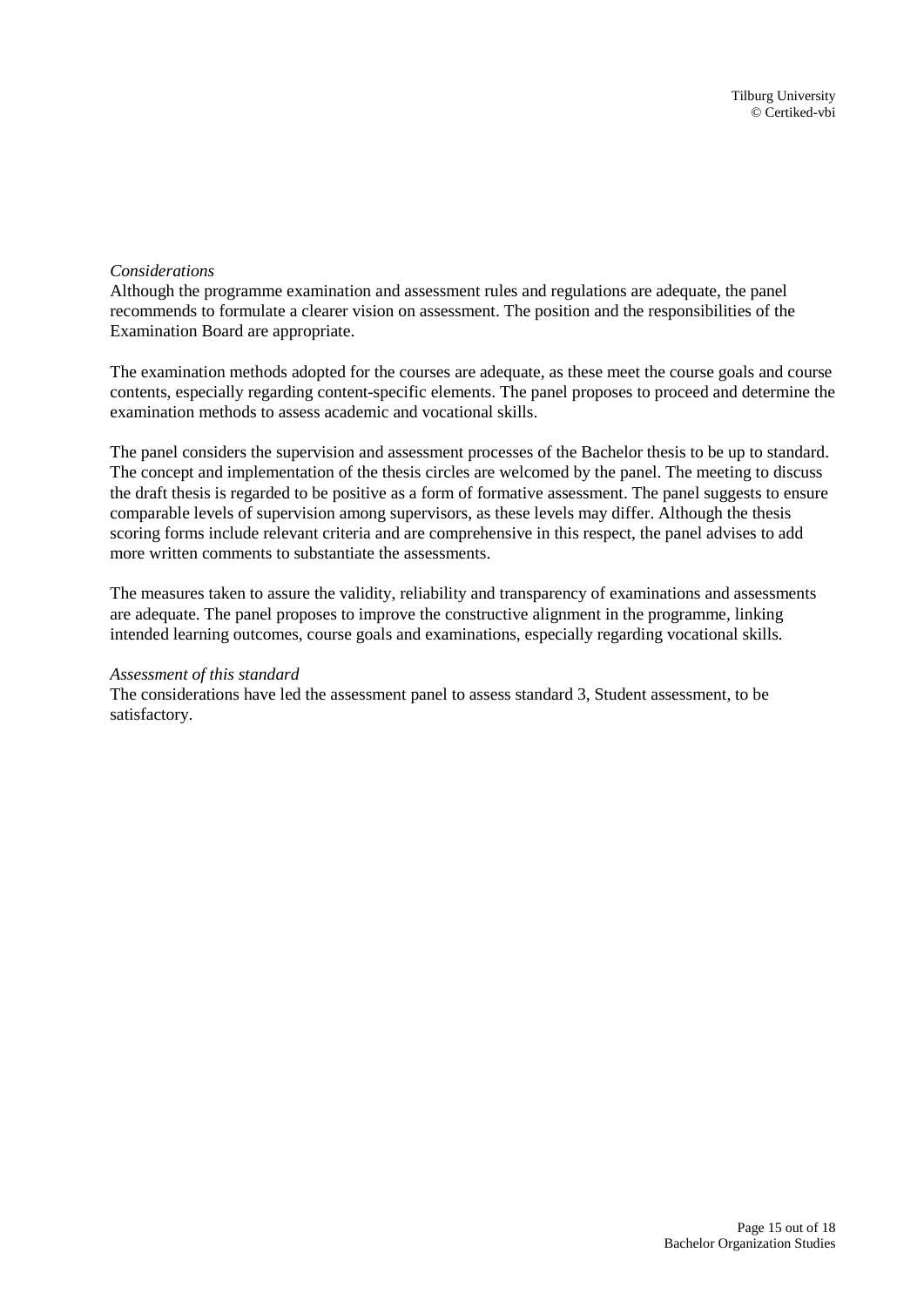#### <span id="page-15-0"></span>**4.4 Standard 4: Achieved learning outcomes**

The programme demonstrates that the intended learning outcomes are achieved.

#### *Findings*

The panel studied the examinations of a number of courses of the programme.

In addition, the panel reviewed fifteen Bachelor theses of the most recent years. The average grade for the theses was 7.4 for the graduates of 2015/2016 and 7.2 for the graduates of 2016/2017. Bachelor theses are mostly literature reviews. Some students conduct empirical research on existing data.

The vast majority of the programme graduates continue their studies at master level. They opt for a wide range of Tilburg University master programmes as well as for programmes of other universities. A small proportion of the graduates enter the labour market directly in junior traineeships or start their own company.

#### *Considerations*

The panel considers the course examinations, which the panel reviewed to be up to standard.

The Bachelor theses the panel studied, match the intended learning outcomes. Most theses are literature reviews. Students, however, are taught the methods and techniques of empirical research in, among others, the Organization Research Methods course. Therefore, most theses being literature reviews is accepted by the panel.

The panel considers students completing the programme to have reached the intended learning outcomes and regards the programme to offer a suitable preparation for programmes at master level. The range of master programmes graduates are admitted to gives evidence of the graduates' knowledge and skills.

#### *Assessment of this standard*

The considerations have led the assessment panel to assess standard 4, Achieved learning outcomes, to be satisfactory.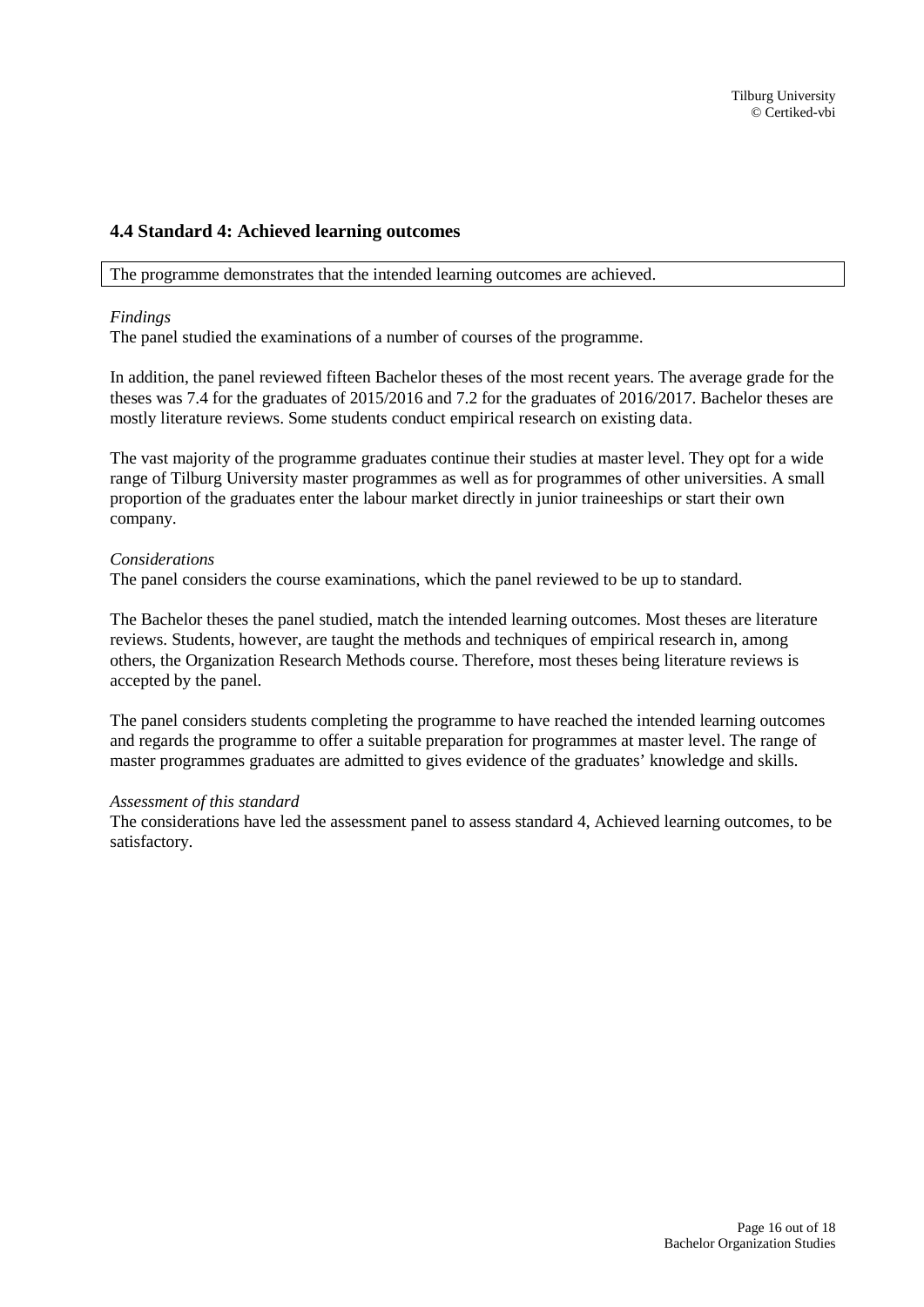## <span id="page-16-0"></span>**5. Overview of assessments**

| <b>Standard</b>                           | Assessment   |
|-------------------------------------------|--------------|
| Standard 1. Intended learning outcomes    | Satisfactory |
| Standard 2: Teaching-learning environment | Good         |
| Standard 3: Student assessment            | Satisfactory |
| Standard 4: Achieved learning outcomes    | Satisfactory |
| Programme                                 | Satisfactory |